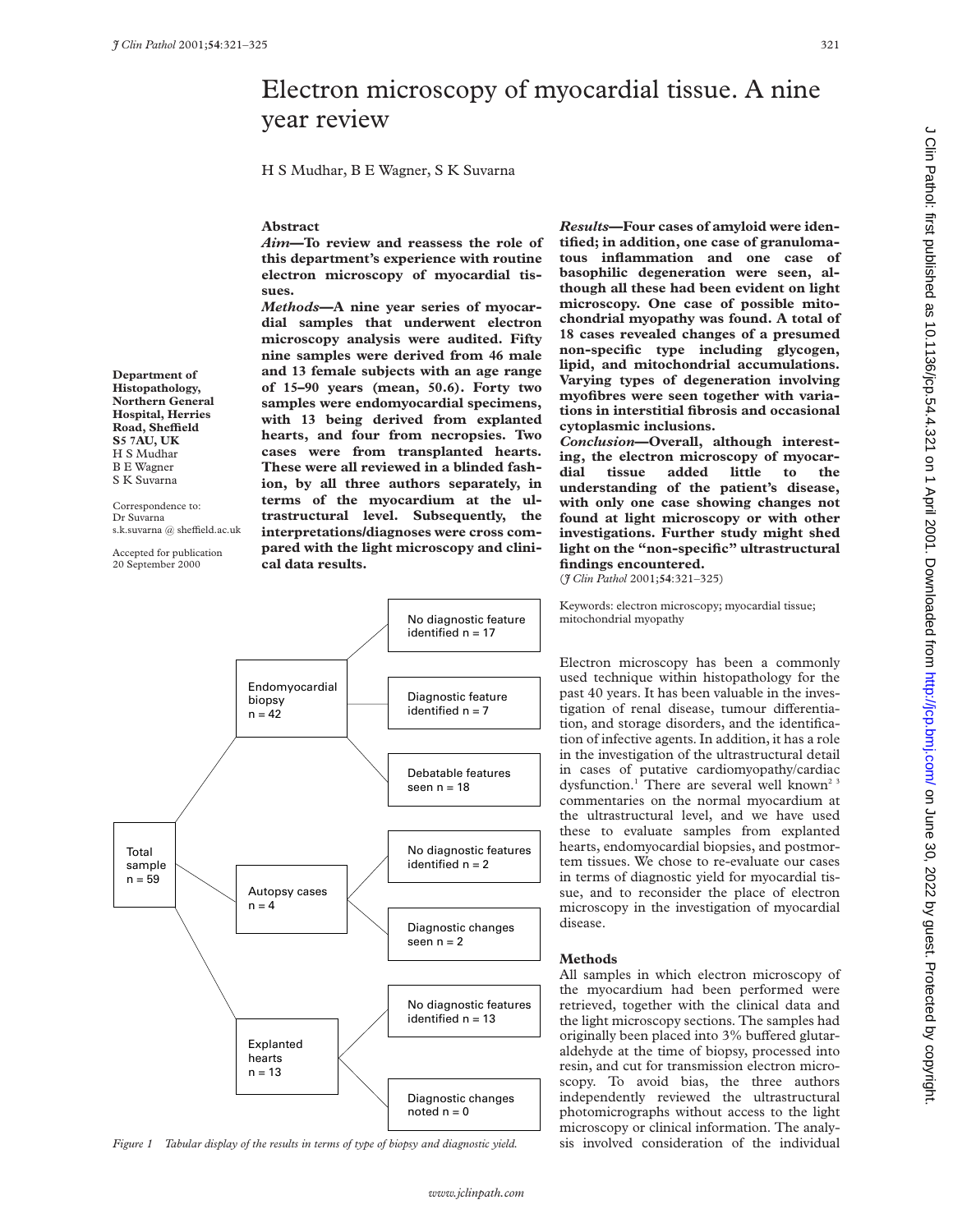

*Figure 2 Amyloid (arrowhead) is seen encircling a myocyte (original magnification,* ×*1890).*



*Figure 3 A Langhan's giant cell is seen within a granuloma (original magnification,* ×*1700).*



*Figure 4 Basophilic degeneration showing light (L) and dark (arrowhead) zones within a myocyte (original magnification,* ×*2460).*

components of cardiac tissue. Thus, the interstitium, myocyte shape, cell membrane, intercalated disc, mitochondria, sarcoplasmic reticulum, glycogen load, nucleus, lysosome pattern, and any other features that were of interest were considered. The results were then collated and discussed, producing a consensus for the presence and type of abnormalities identified. These were subsequently compared with the clinical information and the light microscopy results.

#### **Results**

Over nine years, within a pool of over 1600 cardiac biopsies taken mainly for the assessment of cardiac rejection, 59 samples (46 male, 13 female) were taken for electron microscopy with a patient age range of 15–90 years (mean, 50.6). Most (42) were endomyocardial samples, with two taken from transplant recipients. A further 13 were derived from explanted hearts and four were obtained from necropsies. Figure 1 gives a tabular breakdown of the



*Figure 5 Mitochondria showing abnormal circular cristae within degenerate myocytes (original magnification,* <sup>×</sup>*29 500).*



*Figure 6 Pronounced variation in mitochondrial size and an abnormal cristal architecture were occasionally seen (normal mitochondrion size arrowed) (original magnification,* ×*8700).*

results. It was noted that minimal clinical data beyond the usual differential diagnoses of cardiomyopathies was given on request forms.

The positive cases showing specific myocardial disease included four cases of amyloid, showing the classic pericellular encasement non-branching fibrils (fig 2). All these cases were found to have Sirius/Congo red positivity on light microscopy. A single case of granulomatous myocarditis was identified in which a background of chronic inflammatory cells was seen together with an epithelioid/giant cell granuloma (fig 3). No infective agent was seen. This was from a case of probable sarcoid, diagnosed after the biopsies were taken, although the granulomatous inflammatory process and giant cell nature was evident on paraffin wax embedded sections of myocardium. Another sample showed the characteristic light and dark degenerative changes of basophilic degeneration (fig 4). A single case with abnormal myofibre degeneration and atypical mitochondria was seen in a patient with dilated cardiomyopathy, and was interpreted as a putative mitochondrial myopathy (fig 5). However, this patient recovered from his dilated, dysrhythmic status to the point where he was able to resume normal activities. Consequently, this case might be better placed with others discussed in the next paragraph.

A further 18 samples showed a variety of ultrastructural changes in which the myocardial cell architecture/background was not "normal", and in which the features provoked discussion as to their possible role in myocardial dysfunction. The changes included focal pooling of glycogen, the presence of large lipid droplets, pronounced variation in the number of mitochondria in each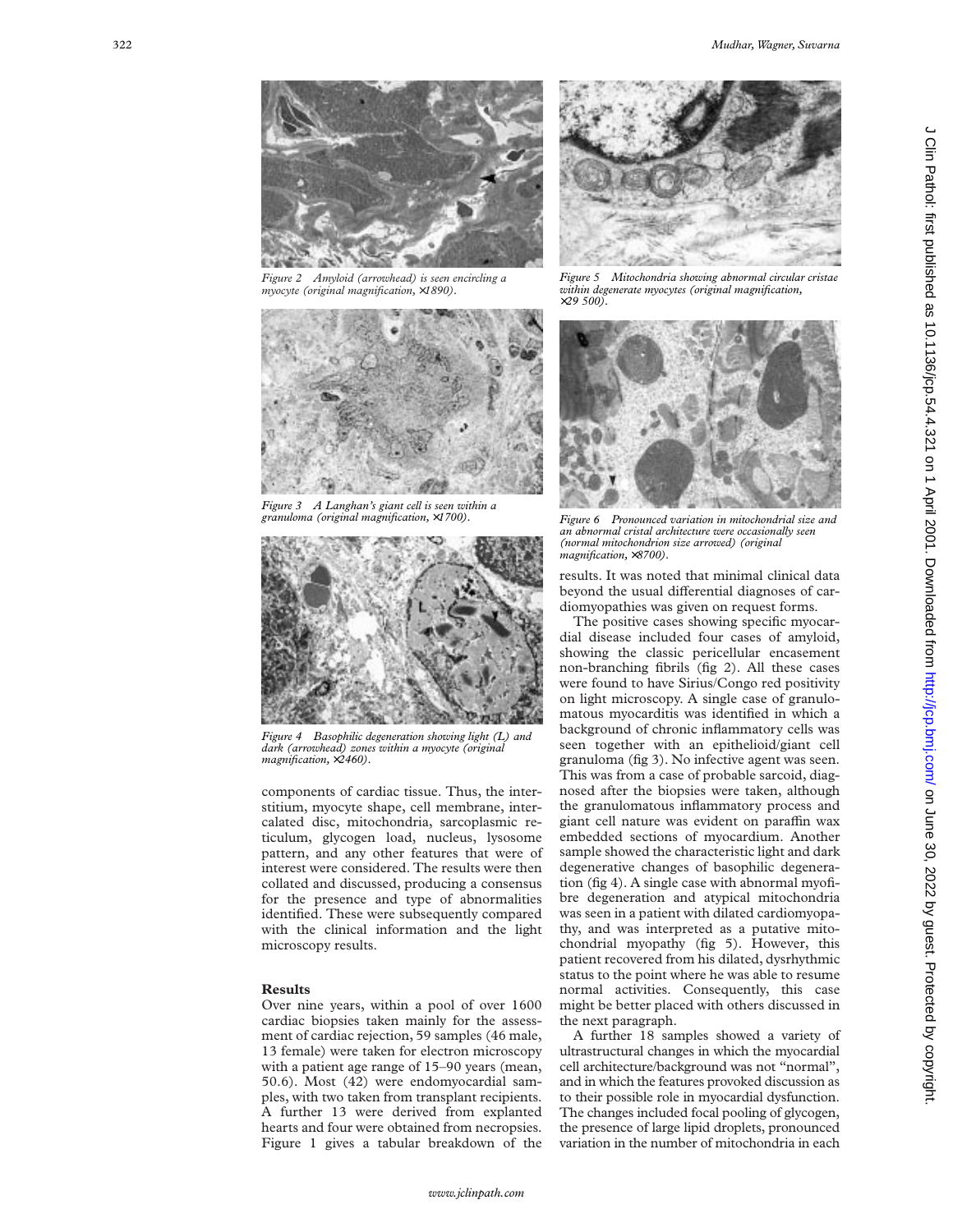*Figure 7 A cardiac myocyte showing a nemaline-like area of degeneration (original magnification,* ×*7370).*



*Figure 8 Focal myofibre degeneration seen in a dilated cardiomyopathy (original magnification,* ×*16 960).*



*Figure 9 Cardiac myofibre disaggregation (original magnification,* ×*43 020).*

cell, and a variable degree of fibrosis in the background interstitium. Furthermore, variations in the size of the mitochondria, focal myofibre degeneration/disaggregation, nemaline-like degeneration, and paracrystalline arrays were noted (figs 6–10). Variation in nuclear contours was often noted (fig 11). Another case had an aggregate of eosinophils, not evident on light microscopy. The remaining 34 cases were judged to be normal.

There were two cases in the postmortem group that showed gross fatty change. These samples were from an elderly woman with "tabby cat" heart and a patient with histological changes of myoclonic epilepsy with ragged red fibres (MERRF) (fig 12). The findings could be regarded as educational even in the absence of new diagnostic features being seen.

The explanted hearts studied were derived from patients with dilated cardiomyopathy undergoing transplantation. Some had a degree of ischaemic heart disease. None showed features that were of diagnostic quality in terms of identifying the aetiology of the cardiomyopathy.



*Figure 10 Paracrystalline array seen in a dilated cardiomyopathy (original magnification,* ×*150 000).*



*Figure 11 Hypercomplex nuclear folding, possibly in relation to microtubule contraction (original magnification,* ×*6340).*



*Figure 12 Mitochondrial myopathy case showing atypical mitochondrial cristae (original magnification,* ×*63 400).*

The yield of new diagnoses from these biopsies was seven in 59 patients (12%). Alternatively, one might consider the yield solely to be one case of debatable mitochondrial myopathy from the 59 cases (1.7%). Conversely, this figure may be an underestimate, depending on how one views the other changes described above. If one considers the yield of changes seen from the different types of biopsy, then one can see that the postmortem group of four cases showed two with interesting features, but no new diagnoses. None of the 13 explanted hearts from cardiac transplant patients provided information in terms of a positive diagnosis as to the underlying aetiology of the patient's cardiomyopathy. The 42 endomyocardial biopsy samples showed the features of amyloid, granulomatous myocarditis, and basophilic degeneration described above as well as the "non-specific" changes.

## **Discussion**

In most circumstances, electron microscopy is used in conjunction with light microscopy,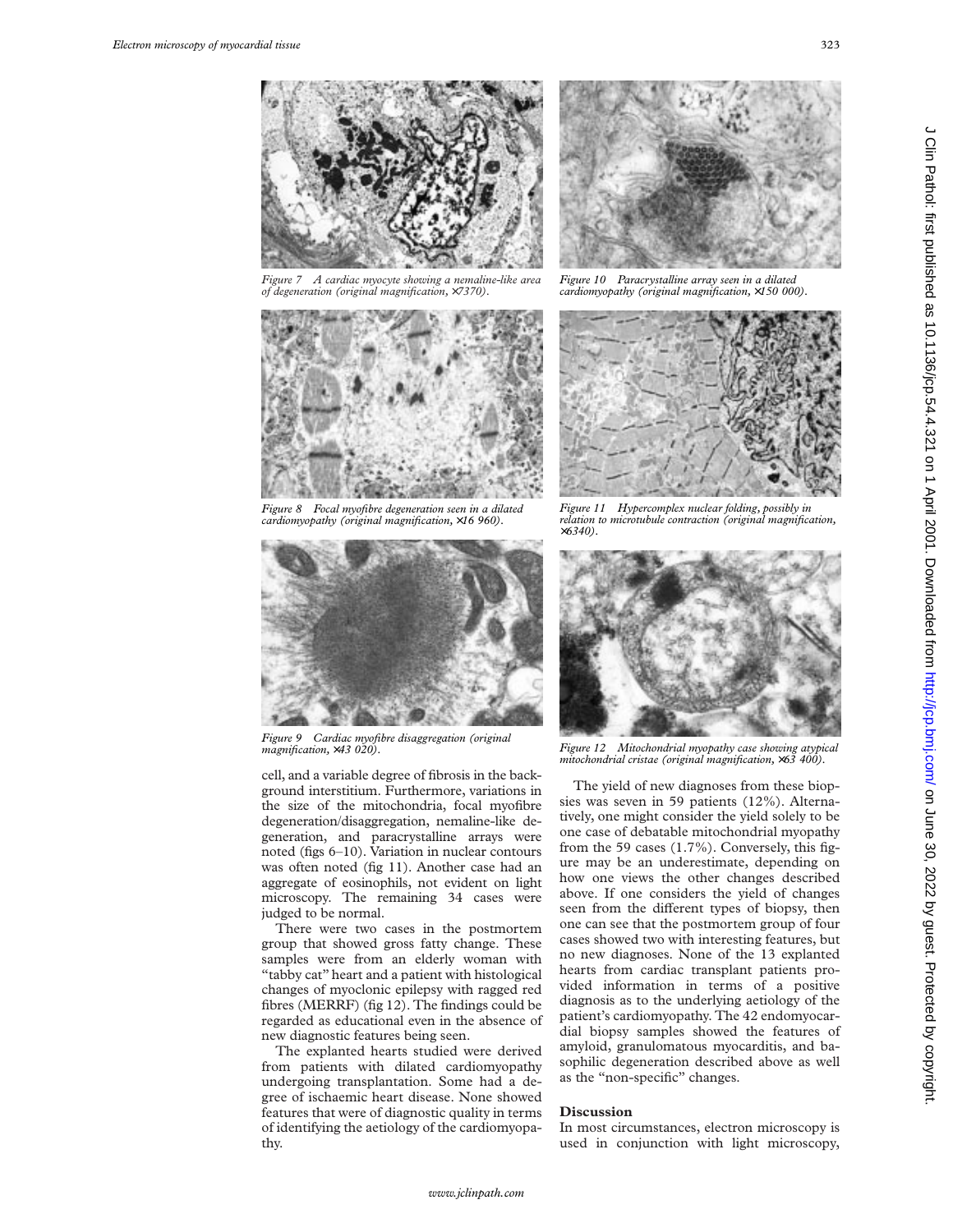immunohistochemistry, and other investigative methods to determine the pathophysiology of cardiac dysfunction. $145$  It may be used in the assessment of acute ischaemia/ischaemic sudden death and alcoholism. In our centre it is customary to take a minimum of four endomyocardial biopsies for light microscopy and simultaneously a sample for electron microscopy during right heart catheterisation/biopsy. Other centres have similar protocols, sometimes augmented by frozen tissue samples for immunofluorescence, enzyme assay, or genetic analysis.6 7 Although the routine use of electron microscopy of endomyocardial samples amounts to only 2.1% of our total electron microscopy workload, with each sample costing about  $f<sub>i</sub>25$  in consumables, it is a slow and labour intensive process. We chose to audit our experience over nine years, first to assess the yield of diagnostic data; second to compare this with the light microscopy and limited clinical data provided; and third to re-evaluate our understanding of myocardium at the ultrastructural level.

We found seven cases, all from endomyocardial biopsies and one from an explanted heart, in which there was a positive diagnosis with relevance to clinical management. However, the four cases of amyloid were all seen on conventional light microscopy with standard histochemical amyloid stains. Amyloid and other histochemical stains (Perl's, periodic acid Schiff (PAS), ABDPAS, Masson's trichrome, elastic van Giesen) are routinely performed on all our myocardial biopsies and, therefore, apart from providing confirmatory ultrastructural data, little was added by electron microscopy. The single case of granulomatous disease (subsequently diagnosed as sarcoid) was also detected at light microscopy before the ultrastructural views, as was the case of basophilic degeneration. It was perhaps useful to examine a granuloma at very high magnification within the differential diagnosis of infectious processes, but neither of these cases had their management altered. Electron microscopy was useful for identifying one case of putative mitochondrial cardiomyopathy, even though in retrospect the patient recovered. Alternatively, the changes seen point to the reason for his "temporary" cardiac disorder.

The 18 cases that showed non-specific features are worthy of consideration, despite the lack of clinical and morphological correlation. However, because the "normal" myocardium of the general population is not usually sampled for electron microscopy it is difficult to be dogmatic and state that these changes are truly abnormal. Normal cardiac ultrastructure is often portrayed in textbooks as an ideal image, with which to compare diseased tissues. However, many control/normal cardiac myocytes are invariably derived from tissue resected at congenital heart disease surgery,<sup>8</sup> or from human postmortem material, <sup>9</sup> both of which might be considered not to be normal. If one has not defined normality, then the non-specific features might simply reflect a range of the normal population. If so, then our

study goes a little way to dealing with this deficiency. Alternatively, these features described could represent subtle or early changes, reflecting particular diagnostic entities that as yet have not been fully catalogued, with their end point being a cardiomyopathy.

It should be noted that previous studies of human myocardial tissue at the ultrastructural level have also identified some of these non-specific features in the setting of cardiomyopathies. They have included alterations in myofibre and nuclear architecture as well as mitochondrial number.<sup>8 10</sup> Other studies have analysed the value of electron microscopy as a semiquantitative tool in the study of cardiomyopathy, correlating extracellular matrix and cellular myofibre values with functional myocardial studies.<sup>6 11</sup> Other centres have used electron microscopy to assess apoptosis within the myocardium.<sup>12 13</sup> However, the data are not clear, with variations between centres as to the effectiveness of electron microscopy in this regard.6 14 On a more experimental level, deletions of the desmin gene have been shown to cause ultrastructural changes parallelling evolution into a cardiomyopathy.<sup>15</sup> Perhaps the most useful finding from this review exercise was the enhancement of our own understanding of the many variations seen within the context of myocardial ultrastructural detail. This was particularly so in cases with myopathic features and those with nuclear crenation.<sup>16 17</sup>

It might be argued that we have demonstrated that electron microscopy is not cost effective in terms of the investigation of myocardial disease within our adult biased caseload. On the basis of the data presented, we would not argue with this interpretation, but it is only by gaining experience with regular exposure that we feel confident to interpret these samples. Perhaps to avoid the unnecessary duplication of diagnostic data we shall henceforth process, but not cut sections/ examine tissues at the ultrastructural level, unless we have excluded amyloid and other cardiac disorders with light microscopy. However, because we spread the cost of this investigation within the larger pool of renal biopsies at this site, from an academic perspective we propose to continue to investigate the ultrastructure of myocardial tissue. We consider that it is still a pertinent investigation in those whose diagnoses are not forthcoming from conventional methods, particularly in paediatric centres with rare cardiomyopathies such as  $\text{MERFF.}^{\text{4-18}}$ 

One interesting realisation upon completion of the study was that only a few cases provided any form of clinical feedback. Because we are a tertiary referral centre for cardiac disorders this is perhaps not surprising because patients often return to their referral centre. However, we would argue that this limits the understanding of myocardial pathophysiology because we have had only a limited opportunity to reconsider the tissues. The reality of this observation is that cardiologists and other clinicians will ultimately receive a less efficient service than is possible.